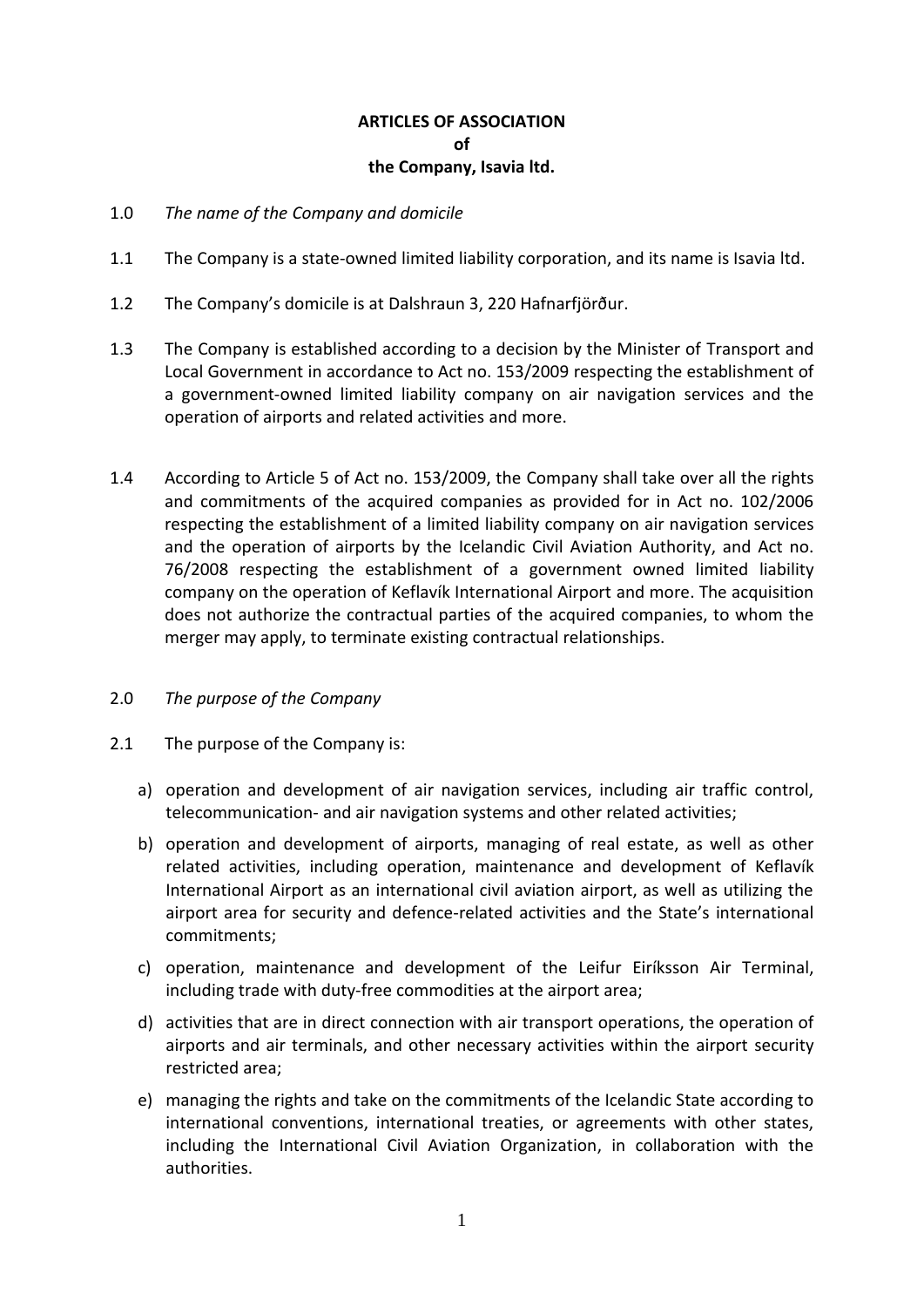2.2 The Company shall be authorized to participate in and become owner of other companies and enterprises, including being authorized to participate in a company intended to engage in developing the neighbouring areas of Keflavík International Airport. The Company is furthermore authorized to enter into agreements with other parties in order to realize its purpose in the most feasible manner.

# 3.0 *Shares, representation*

3.1 The share capital of the Company amounts to ISK 9,559,063,362 (ninebillionfivehundredandeightyninemillionandsixtythreethousandthreehundredand sixtytwo).

The Company's Board of Directors is authorised to increase the share capital by up to ISK 15,000,000,000 nominal value. The new shares shall grant rights in the Company from the date of listing of the share capital increase. The Company's share capital after the increase will be ISK 24,559,063,362, should the authorisation to increase the share capital be fully exploited. The above-mentioned authorisation of the Board of Directors of Isavia ohf. expires on the  $31<sup>st</sup>$  of December 2021. This authorisation shall be revoked from the Articles of Association when it has been excercised.

- 3.2 One vote is attached to the State's share.
- 3.3 The Minister of Finance and Economic Affairs will govern the share of the Icelandic state in the Company.
- 3.4 Upon the entry-into-force of the merger of the State-owned limited liability companies, Flugstoðir and Keflavík International Airport, all assets and liabilities, rights and commitments of the companies, without any specific debt instruments shall belong to the Company, cf. Article 1 of Act no. 153/2009.

# 4.0 *Increase/decrease of share capital*

The Company's share capital may be increased with a resolution by a shareholders' meeting. Only a shareholders' meeting may decide to decrease the share capital.

# 5.0 *Sale and disposition of shares*

Selling the State's share in the Company, as well as other disposition of the share, is prohibited, cf. Article 3, paragraph 1, of Act no. 153/2009.

- 6.0 *Limited liability, borrowing*
- 6.1 A shareholder is not responsible for the Company's liabilities in excess of its holding in the Company.
- 6.2 The Company may not grant credit against shares in the Company.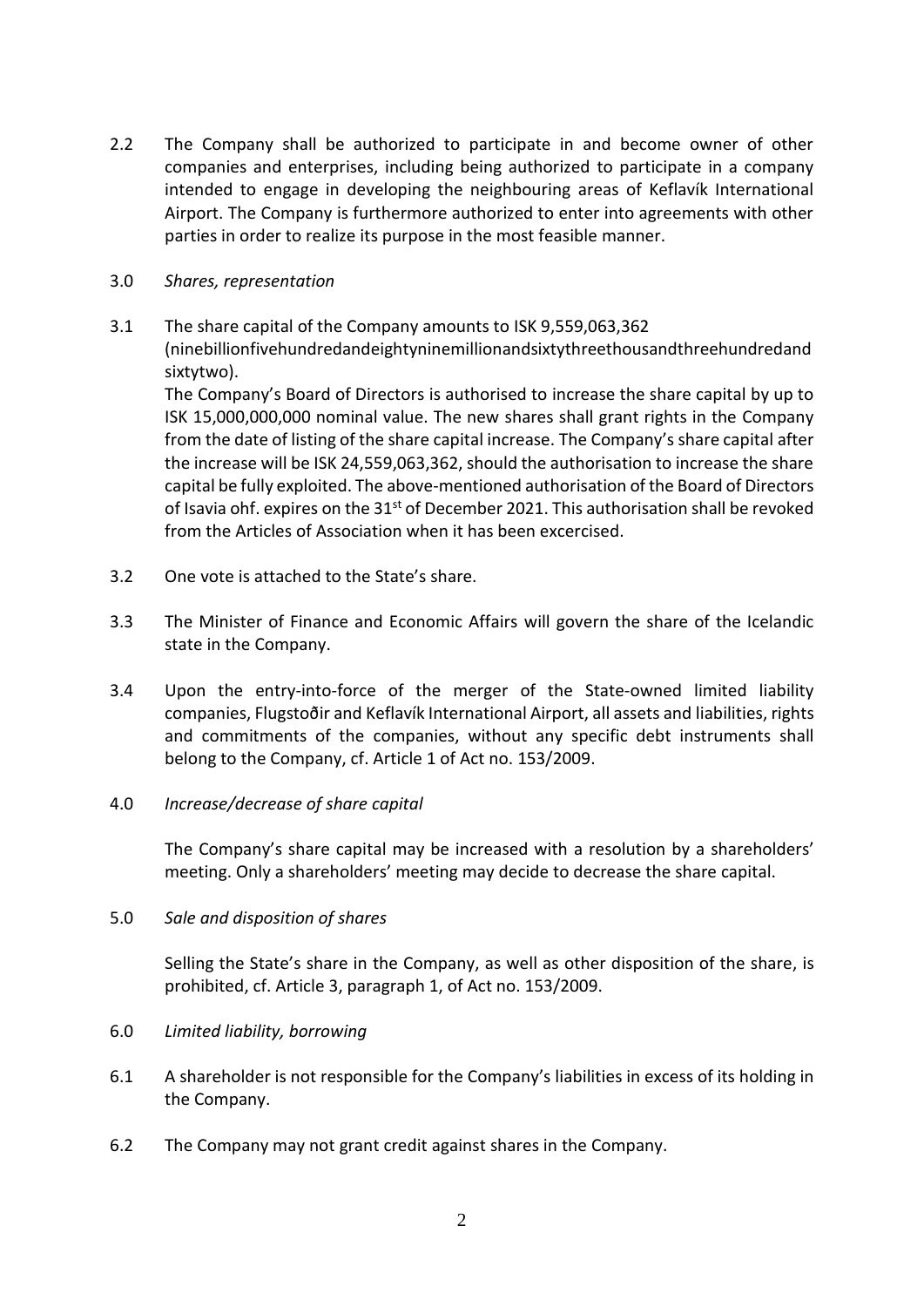- 7.0 *Shareholder's meetings, calls to meetings, etc.*
- 7.1 The supreme power of the Company's affairs is held by a lawful shareholder's meeting.
- 7.2 The Company's Board of Directors shall call shareholder's meetings with a notification to the shareholder by means of registered mail or telegram, or in another equally provable manner. The members of the Board of Directors, the managing director, and the Company's auditors shall be called to shareholder's meetings. The call to the meeting shall state the agenda of the meeting. The shareholder may authorize, by means of a written proxy, its representative to attend the shareholder's meeting and to wield its voting right.
- 7.3 The shareholder's meeting shall elect a chairperson and a secretary for the meeting. A Record of Minutes shall be kept into which decisions at shareholder's meetings are entered.
- 7.4 Proposals amending the Company's Articles of Association or on its merger with other companies or enterprises may not be addressed at shareholder's meetings unless this has been stated in the call to the meeting or subject to special consent by the shareholder.
- 7.5 The Board of Directors may decide that the shareholder may participate in the proceedings of the shareholder's meetings electronically without being present at the meeting. If the Board of Directors decides to exercise this authority it shall be specifically mentioned in the call to the meeting. The Board of Directors is authorised to decide that a shareholder's meeting shall only be held electronically. It shall be ensured that the shareholder can participate in the proceedings of the meeting and voting. The call to the meeting shall state how the shareholder announces his participation in the meeting and other information.
- 7.6 A shareholder's meeting is lawful if the shareholder is present or participates in the meeting by electronic means in a verifiable manner. The shareholder's vote determines the outcome of a matter at a shareholder's meeting.
- 8.0 *Annual general meetings, extraordinary meetings*
- 8.1 An annual general meeting shall be held before the end of June each year.
- 8.2 An annual general meeting shall be called at least 14 days in advance and the call to the meeting shall state the agenda of the meeting. The provisions of Article 7 apply to the annual general meeting as appropriate.
- 8.3 Representatives of the media shall be invited to the Company's annual general meeting. Additionally, members of Parliament are allowed to attend the Company's annual general meeting and to submit written queries.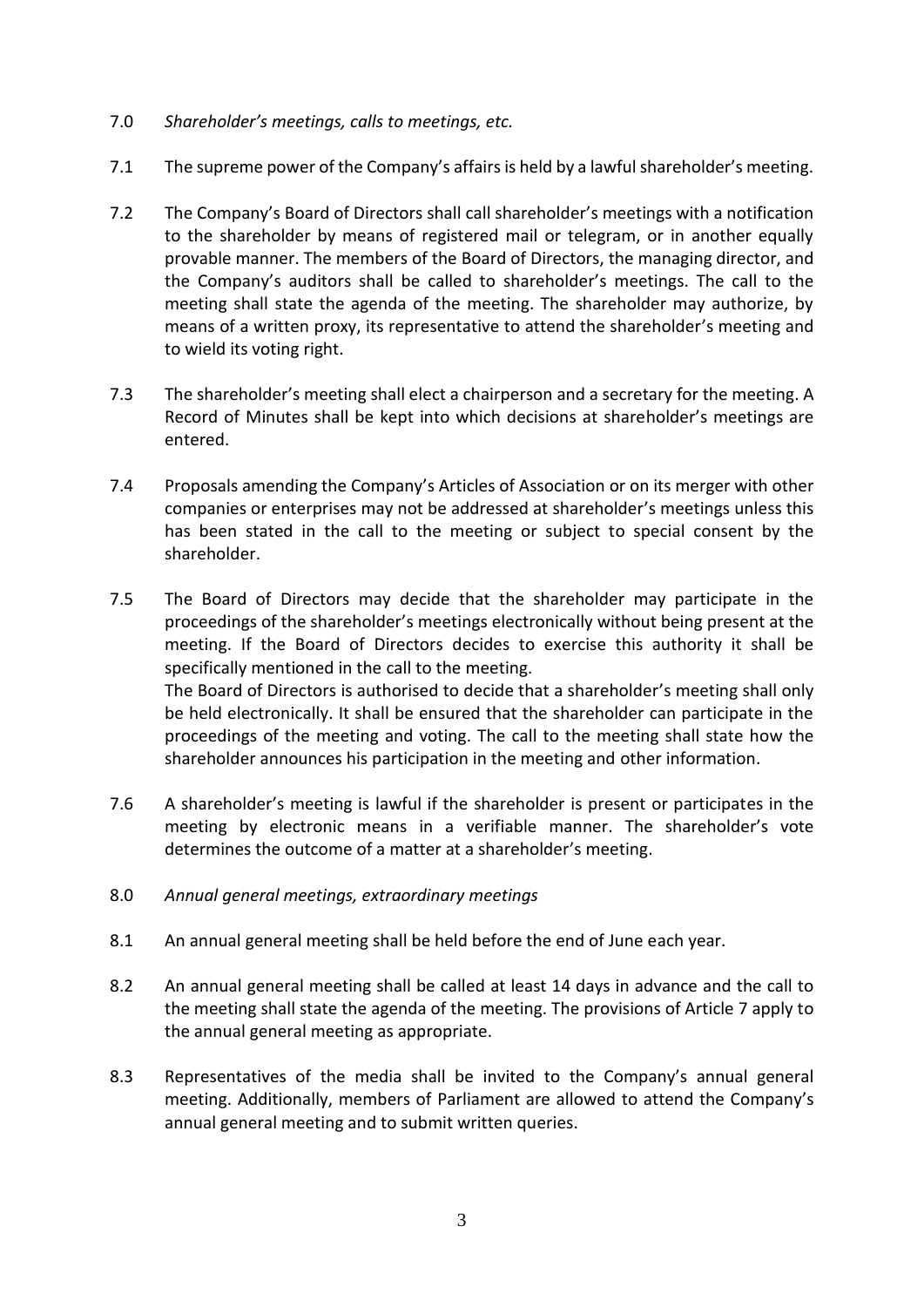- 8.4 The annual general meeting shall address the following matters:
	- a) The Company's Board of Directors shall report on the Company's performance and operations during the past year of operation.
	- b) The Company's balance sheet and the income statement for the past year of operations shall be presented together with notes of the auditor of the Company for approval.
	- c) Election of the chairperson and the Board of Directors.
	- d) Election of the auditor.
	- e) A decision shall be made as to the handling of profit or loss, and about dividend, and contributions to the reserve fund.
	- f) The Board of Directors' remuneration policy shall be taken up for confirmation.
	- g) Decide remuneration to the members of the Board of Directors and the auditors.
	- h) Discussions and voting on other matters lawfully submitted.
- 8.5 The Company's Board of Directors shall call an extraordinary meeting on grounds of its decision or upon requirement by the elected auditors or the shareholder. Such requirement shall be filed in writing and stating the agenda of the meeting, in which instance the meeting shall be called within 14 days. An extraordinary meeting shall be called at least 7 days in advance. If the Board of Directors omits calling a meeting after receiving such a requirement, the assistance of the authorities may be sought according to the Act respecting public limited liabilities companies.
- 8.6 The use of electronic communications of documents and electronic mail in communications between the Company and its shareholder instead of submitting documents written on paper. The authorisation extends to any communication between the Company and its shareholder, such as a call to an annual general meeting, payment of dividends or other notifications that the Company's Board of Directors decides to send to the shareholder. Such electronic communication is equivalent to paper communication. The Board of Directors shall set rules on the execution of electronic communications.
- 9.0 *Board of Directors*
- 9.1 The Company's Board of Directors shall consist of 5 persons and 5 alternates who shall be elected at the annual general meeting for a one-year term. An equal number of men and women must be ensured as possible in the election of board members. The Board of Directors allocate the tasks among themselves.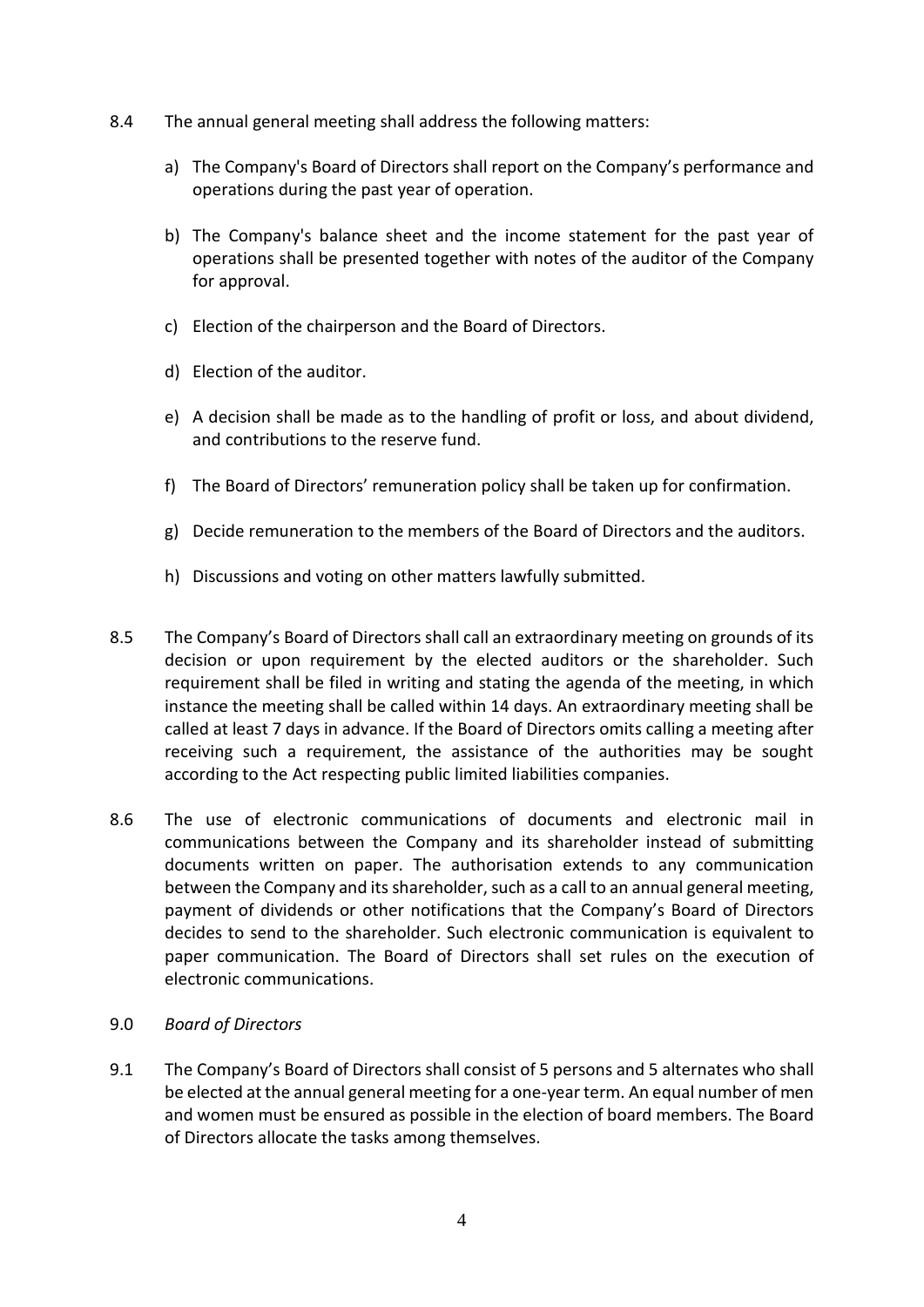- 9.2 The Company's Board of Directors manages all affairs of the Company between shareholders meetings and safeguards its interests towards a third party. The signatures of the majority of board members binds the Company.
- 9.3 The Board of Directors shall constitute a quorum if at least three members of the Board of Directors are present.
- 9.4 The chairman calls board meetings. Every board member may demand a meeting of the Board of Directors. The same right is held by the managing director. A record of minutes shall be maintained at board meetings.
- 9.5 The Board of Directors shall set rules of procedure further stipulating the execution of its duties, calls for attendance by alternates, etc. The rules of procedure of the Board of Directors shall be published on the Company's website.
- 10.0 *Managing director*
- 10.1 The Company's Board of Directors hires the managing director and determines the terms of his/her employment. A member of the Board of Directors may not be hired to the position of managing director.
- 10.2 The board furthermore grants the managing director the power of attorney for the Company. The managing director is responsible for the daily operation of the Company and represents the Company in all matters relating to regular activities. The managing director is responsible for the Company´s account and recruitment of personnel, however, he/she shall collaborate with the Board of Directors regarding the recruitment of the Company's executive management personnel.
- 10.3 The managing director shall provide the members of the Board of Directors and the auditor with any information regarding the Company's operation they may request and should be provided according to law.
- 11.0 *Accounting year and auditing*
- 11.1 The year of operation and the fiscal year is the calendar year. Every year the Board of Directors shall compile the annual accounts of the Company and the board shall have completed the annual accounts and submitted them to the auditor not later than 4 weeks before the annual general meeting.
- 11.2 The Company's auditor is the Icelandic National Audit Office, according to Act respecting the Icelandic National Audit Office.

The auditor shall examine the Company's annual accounts in conformity with good audit practices and in this respect shall inspect the Company's books and other factors pertaining to its operation and financial situation. The auditor is always granted access to all books and documents of the Company. The auditor shall have completed auditing the annual accounts not later than 2 weeks before the annual general meeting. The